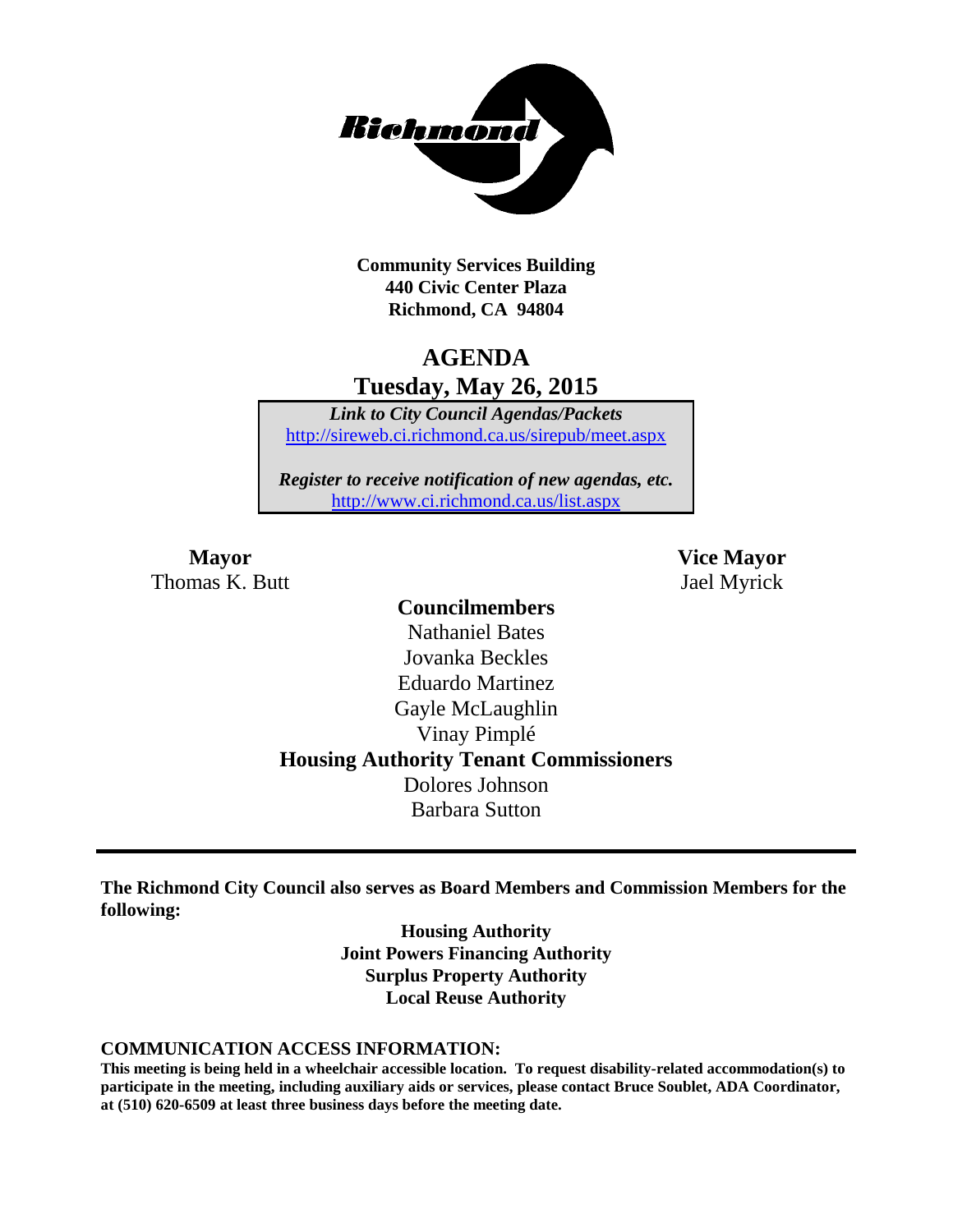# **MEETING PROCEDURES**

The City of Richmond encourages community participation at its City Council meetings and has established procedures that are intended to accommodate public input in a timely and time-sensitive way. As a courtesy to all members of the public who wish to participate in City Council meetings, please observe the following procedures:

**PUBLIC COMMENT ON AGENDA ITEMS:** Anyone who desires to address the City Council on items appearing on the agenda must complete and file a pink speaker's card with the City Clerk **prior** to the City Council's consideration of the item. Once the City Clerk has announced the item and discussion has commenced, no person shall be permitted to speak on the item other than those persons who have submitted their names to the City Clerk. Your name will be called when the item is announced for discussion. **Each speaker will be allowed TWO (2) MINUTES to address the City Council on NON-PUBLIC HEARING items listed on the agenda.**

**OPEN FORUM FOR PUBLIC COMMENT:** Individuals who would like to address the City Council on matters not listed on the agenda or on **Presentations, Proclamations and Commendations, Report from the City Attorney, or Reports of Officers** may do so under Open Forum. All speakers must complete and file a pink speaker's card with the City Clerk **prior** to the commencement of Open Forum. **The amount of time allotted to individual speakers shall be determined based on the number of persons requesting to speak during this item. The time allocation for each speaker will be as follows: 15 or fewer speakers, a maximum of 2 minutes; 16 to 24 speakers, a maximum of 1 and one-half minutes; and 25 or more speakers, a maximum of 1 minute.**

### **SPEAKERS ARE REQUESTED TO OCCUPY THE RESERVED SEATS IN THE FRONT ROW BEHIND THE SPEAKER'S PODIUM AS THEIR NAME IS ANNOUNCED BY THE CITY CLERK.**

**CONSENT CALENDAR:** Consent Calendar items are considered routine and will be enacted, approved or adopted by one motion unless a request for removal for discussion or explanation is received from the audience or the City Council. A member of the audience requesting to remove an item from the Consent Calendar must first complete a speaker's card and discuss the item with a City staff person who has knowledge of the subject material, prior to filing the card with the City Clerk and **prior to the City Council's consideration of Agenda Review.** An item removed from the Consent Calendar may be placed anywhere on the agenda following the City Council's agenda review.

**CONDUCT AT MEETINGS: Richmond City Council meetings are limited public forums during which the City strives to provide an open, safe atmosphere and promote robust public debate. Members of the public, however, must comply with state law, as well as the City's laws and procedures and may not actually disrupt the orderly conduct of these meetings. The public, for example, may not shout or use amplifying devices, must submit comment cards and speak during their allotted time, may not create a physical disturbance, may not speak on matters unrelated to issues within the jurisdiction of the City Council or the agenda item at hand, and may not cause immediate threats to public safety.**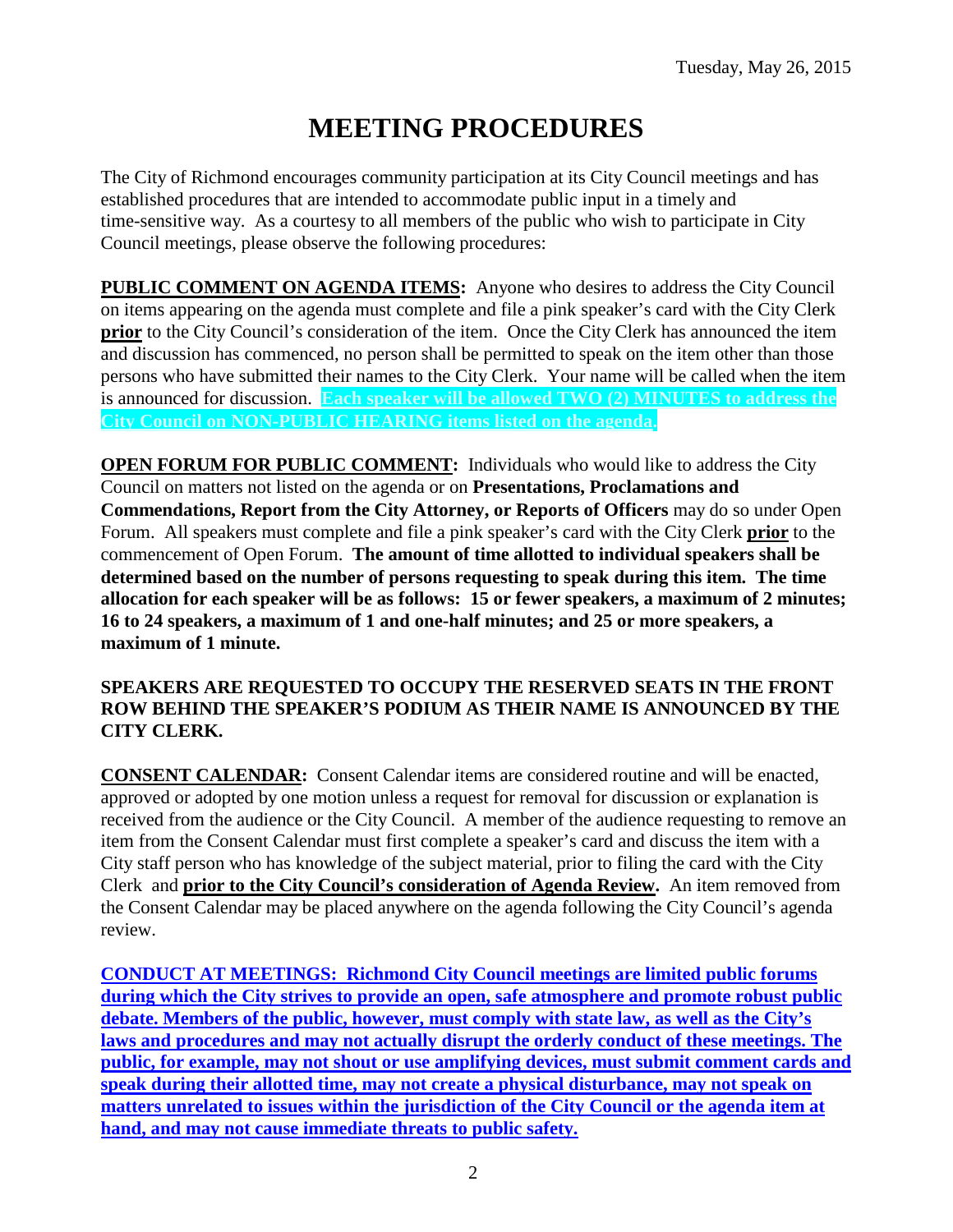**CITY HARASSMENT POLICY: The City invites public comment and critique about its operations, including comment about the performance of its public officials and employees, at the public meetings of the City Council and boards and commissions. However, discriminatory or harassing comments about or in the presence of City employees, even comments by third parties, may create a hostile work environment, if severe or pervasive. The City prohibits harassment against an applicant, employee, or contractor on the basis of race, religious creed, color, national origin, ancestry, physical disability, medical condition, mental disability, marital status, sex (including pregnancy, childbirth, and related medical conditions), sexual orientation, gender identity, age or veteran status, or any other characteristic protected by federal, state or local law. In order to acknowledge the public's right to comment on City operations at public meetings, which could include comments that violate the City's harassment policy if such comments do not cause an actual disruption under the Council Rules and Procedures, while taking reasonable steps to protect City employees from discrimination and harassment, City Boards and Commissions shall adhere to the following procedures. If any person makes a harassing remark at a public meeting that violates the above City policy prohibiting harassment, the presiding officer of the meeting may, at the conclusion of the speaker's remarks and allotted time: (a) remind the public that the City's Policy Regarding Harassment of its Employees is contained in the written posted agenda; and (b) state that comments in violation of City policy are not condoned by the City and will play no role in City decisions. If any person makes a harassing remark at a public meeting that violates the above City policy, any City employee in the room who is offended by remarks violating the City's policy is excused from attendance at the meeting. No City employee is compelled to remain in attendance where it appears likely that speakers will make further harassing comments. If an employee leaves a City meeting for this reason, the presiding officer may send a designee to notify any offended employee who has left the meeting when those comments are likely concluded so that the employee may return to the meeting. The presiding officer may remind an employee or any council or board or commission member that he or she may leave the meeting if a remark violating the City's harassment policy is made. These procedures supplement the Council Rules and Procedures relating to disruption of orderly conduct at Council meetings.**

Any law enforcement officer on duty or whose service is commanded by the presiding officer shall be Sergeant-at-Arms of the Council meetings. He/she, or they, shall carry out all orders and instructions given by the presiding officer for the purpose of maintaining order and decorum at the Council meetings (City Council Rules of Procedure and Order Section III F, RMC Section 2.12.030).

**\*\*\*\*\*\*\*\*\*\*\*\*\*\*\*\*\*\*\*\*\*\*\*\*\*\*\*\*\*\*\*\*\*\*\*\*\*\*\*\*\*\*\*\*\*\*\*\*\*\*\*\*\*\*\*\*\*\***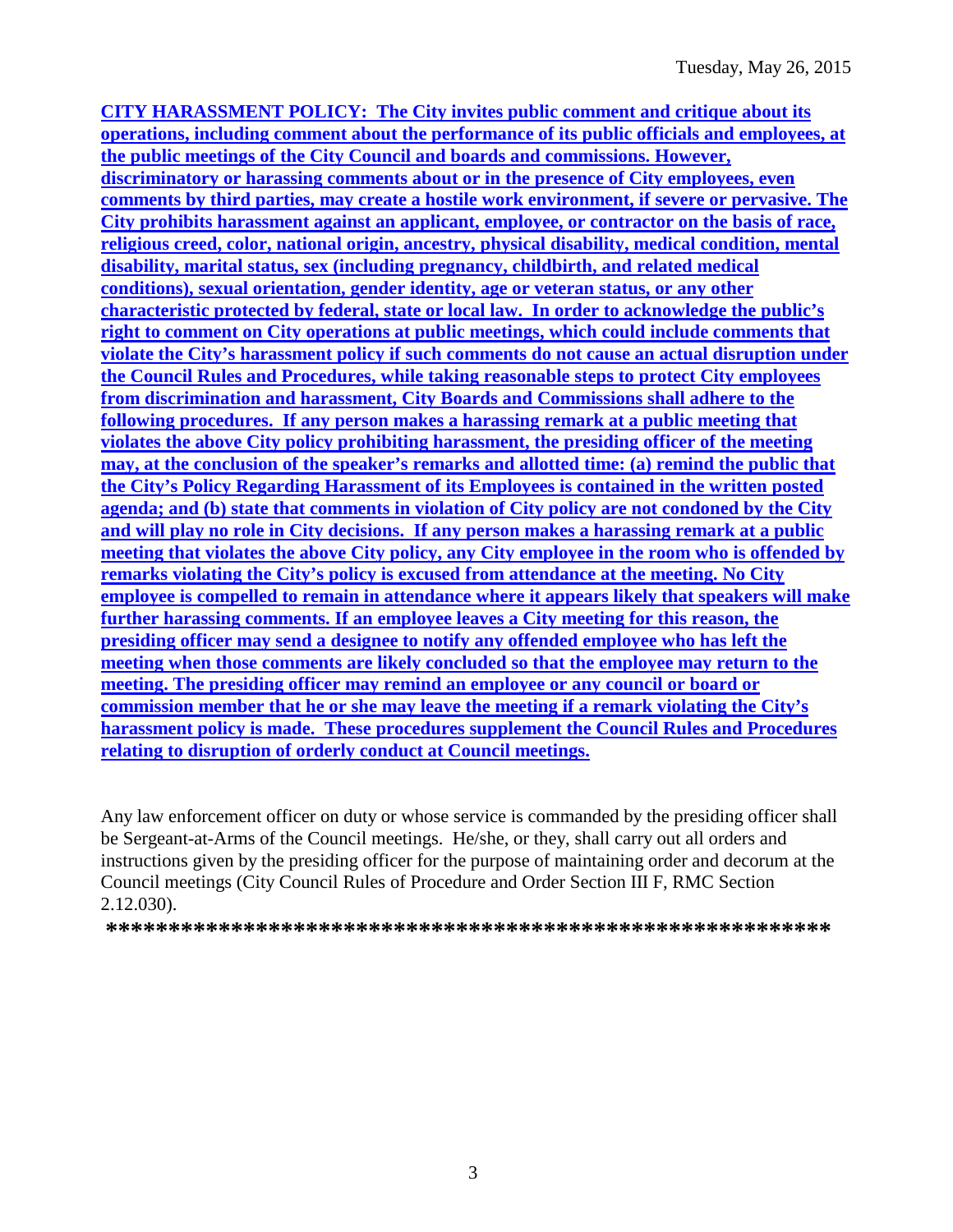# **OPEN SESSION TO HEAR PUBLIC COMMENT ON CLOSED SESSION ITEMS**

6:00 p.m.

#### **A. ROLL CALL**

**B. PUBLIC COMMENT**

#### **C. ADJOURN TO CLOSED SESSION**

### **CLOSED SESSION**

Shimada Room of the Community Services Building

#### **A. CITY COUNCIL**

#### **A-1.** CONFERENCE WITH LABOR NEGOTIATORS (Government Code Section 54957.6):

Agency designated representatives: Bill Lindsay and Lisa Stephenson Employee organizations: Service Employees International Union (SEIU, Local 1021); International Federation of Professional and Technical Employees (Local 21); Richmond Police Officers Association (RPOA); Richmond Police Management Association (RPMA); Richmond International Association of Firefighters (IAFF, Local 188); and Richmond Fire Management Association (RFMA).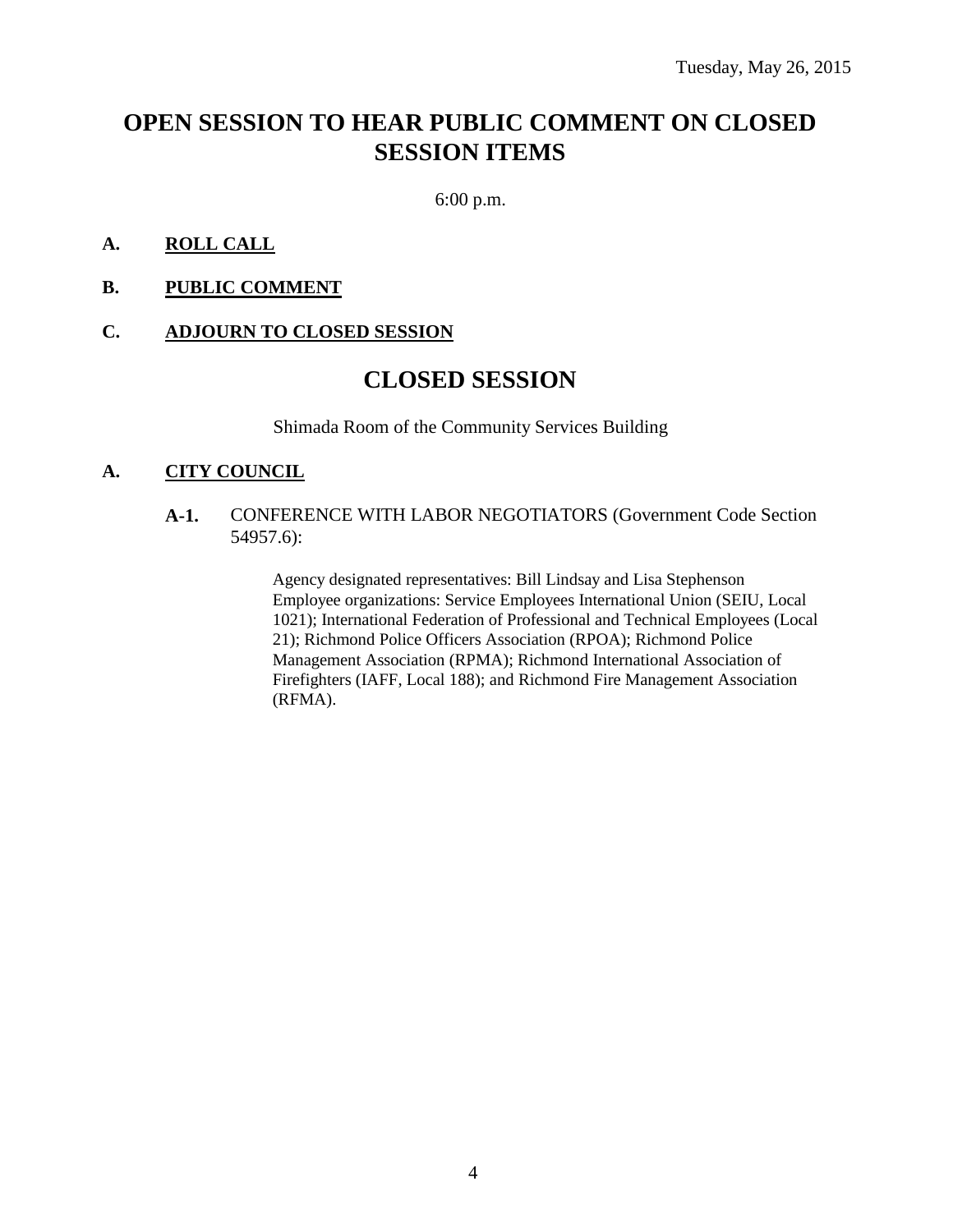# **SPECIAL MEETING OF THE RICHMOND CITY COUNCIL**

6:30 p.m.

#### **A. PLEDGE TO THE FLAG**

- **B. ROLL CALL**
- **C. STATEMENT OF CONFLICT OF INTEREST**
- **D. AGENDA REVIEW**

#### **E. PRESENTATIONS, PROCLAMATIONS, AND COMMENDATIONS**

- **E-1.** INTRODUCE the first place winners of the 2015 Junior Fire Chief Program Fire Department (Chief Adrian Sheppard 307-8041).
- **E-2.** PROCLAMATION declaring June 2015 as Diversity Celebration Month and fly the flags of Juneteenth, Native American Pow Wow, and the Rainbow Flag the entire month of June - Mayor Tom Butt( 620-6503); Vice Mayor Jael Myrick (620-6636); and Councilmember Jovanka Beckles (620-6568).
- **E-3.** PROCLAMATION declaring Thursday, June 4, 2015, as Family Justice Center Day in honor of the Grand Opening of the West County Family Justice Center at 256 24th Street - Mayor Tom Butt (620-6503).
- **E-4.** PRESENTATION of awards to the Richmond Crime Prevention TECHS Club students for their participation in the Reading is Fun Book Club - Mayor Tom Butt (620-6503).
- **E-5.** ACKNOWLEDGE the community service of, and present the Scholarships Are Terrific! award, to Yann Picouleau, a Richmond resident and graduate candidate of Pinole Valley High School - Library and Cultural Services Department (Katy Curl 620-6554/Angela Cox 620-5516).

### **F. REPORT FROM THE CITY ATTORNEY OF FINAL DECISIONS MADE DURING CLOSED SESSION**

#### **G. REPORT FROM THE CITY MANAGER**

#### **H. STUDY SESSION**

**H-1.** RECEIVE a presentation from students at De Anza High School on recommendations to increase wi-fi availability in the City of Richmond - Vice Mayor Jael Myrick (620-6636).